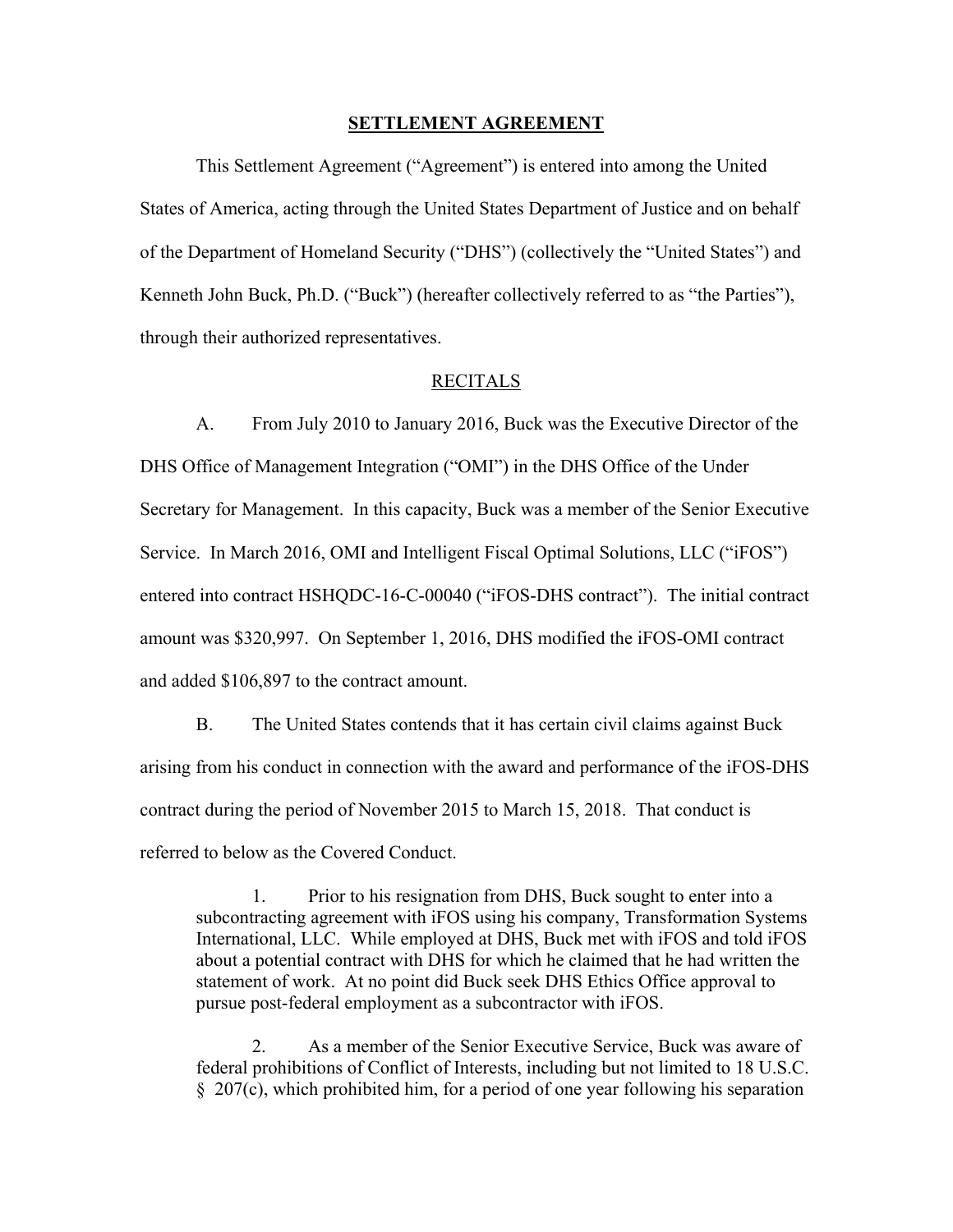from federal employment, from knowingly making, with the intent to influence, any communication to any DHS officer or employee on behalf of any other person seeking official action.

3. Before his Former Deputy Director of OMI ("his Former Deputy") selected iFOS was selected for the DHS contract, Buck informed her that he was retiring from DHS and planned to enter into an employment arrangement with iFOS. Thereafter, his Former Deputy learned that she would be replacing Buck as the Executive Director of DHS OMI.

4. Within a week of learning of Buck's plans to accept an engagement with iFOS, his Former Deputy selected iFOS for a no-bid contract. While still employed at DHS, Buck provided iFOS with advice regarding its precontract presentation to DHS.

5. During the one-year period following his separation from DHS, Buck had extensive direct contact with his Former Deputy. Among other things, Buck and his Former Deputy spoke using their personal cellular telephones during this period over 130 times for a total of 34 combined hours and exchanged over 650 text messages.

6. While DHS was evaluating the potential iFOS-DHS contract, Buck drafted work materials for his Former Deputy including a portion of a speech given by the Secretary of DHS and a presentation she gave to an industry group. He was not paid for this work.

7. The DHS request for proposal for the iFOS-DHS contract included a requirement that "[a]ll contractor and subcontractor personnel are required to complete a suitability/background investigation with the DHS Office of Security, Personnel Security Division." iFOS and Buck intended for Buck to serve as the Strategic Advisor for the iFOS-DHS contract. Upon learning of the background check requirement, iFOS suggested that Buck's Former Deputy accept another iFOS employee ("BAS."), as both the Program Manager and the Advisor. On February 29, 2016, iFOS submitted a Technical Proposal to DHS which identified only BAS, not Buck, as the Strategic Advisor.

8. After the award of the iFOS-DHS contract, Buck, his Former Deputy, and iFOS took affirmative steps to conceal Buck's direct contacts with his Former Deputy, as well as his work on the contract, from others at DHS, including by funneling Buck's communications with his Former Deputy through her personal email account, texts and calls on her personal cell phone, sending coded messages via iFOS email accounts and removing Buck's name from documents that he sent to his Former Deputy's personal accounts. For about fifteen months, his Former Deputy was the only DHS employee who was aware of Buck's work on the contract and the only DHS employee who knowingly had contact with him.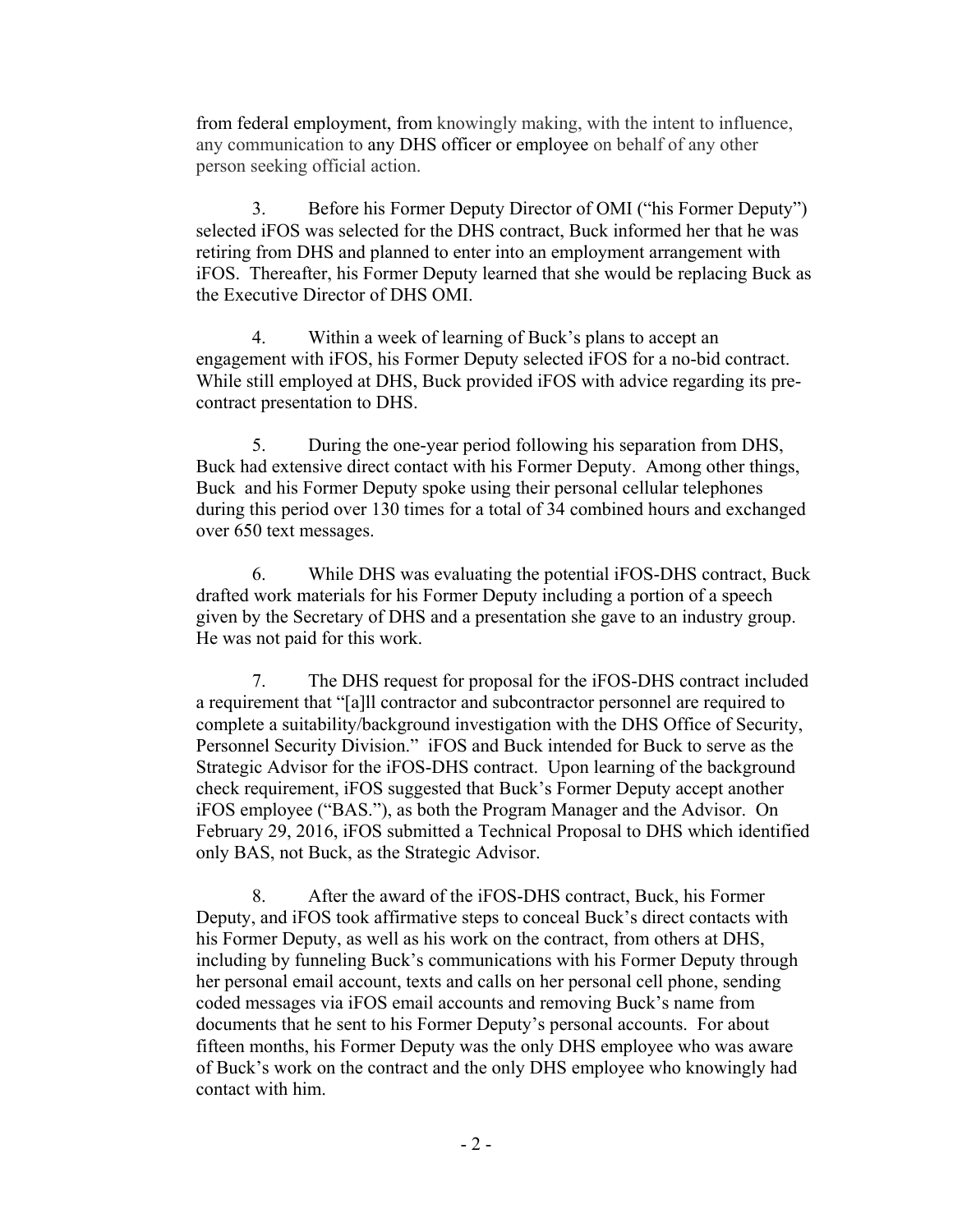9. iFOS increased Buck's hourly rate for payments under his subcontract for the iFOS-DHS contract as a thank you for his role in obtaining the DHS contract.

10. Buck coordinated with BAS, the iFOS employee identified as the Strategic Advisor in iFOS's proposal, to conceal Buck from invoices submitted by iFOS to DHS by charging the time worked by Buck under the name of BAS. From April 2016 to June 2017, iFOS submitted to DHS 14 invoices totaling \$402,740.04 that falsely identified work performed by Buck as having been performed by BAS.

11. At the same time that iFOS and Buck concealed Buck's work on the iFOS-DHS contract, Buck sought and received payment from iFOS for his work performed on the iFOS-DHS contract. In 2016, iFOS paid Buck over \$87,000.

12. When Buck inadvertently emailed a DHS employee as well as his Former Deputy about the iFOS-DHS contract, his Former Deputy noticed Buck's mistake and instructed him to contact BAS. Buck informed his Former Deputy that BAS agreed to tell a misleading story about Buck's involvement with the iFOS contract in the event the agency made any further inquiries.

13. Despite working surreptitiously on the iFOS-DHS contract for over a year, Buck never completed the suitability/background investigation that was required for all personnel working on the contract.

C. This Settlement Agreement is neither an admission of liability by Buck

nor a concession by the United States that its claims are not well founded. Buck denies

the allegations set forth in the Covered Conduct.

To avoid the delay, uncertainty, inconvenience, and expense of protracted

litigation of the above claims, and in consideration of the mutual promises and

obligations of this Settlement Agreement, the Parties agree and covenant as follows:

### TERMS AND CONDITIONS

1. Buck shall pay to the United States \$10,000, by electronic funds transfer

pursuant to written instructions to be provided by the Civil Division of the United States

Department of Justice no later than 10 days after the Effective Date of this Agreement.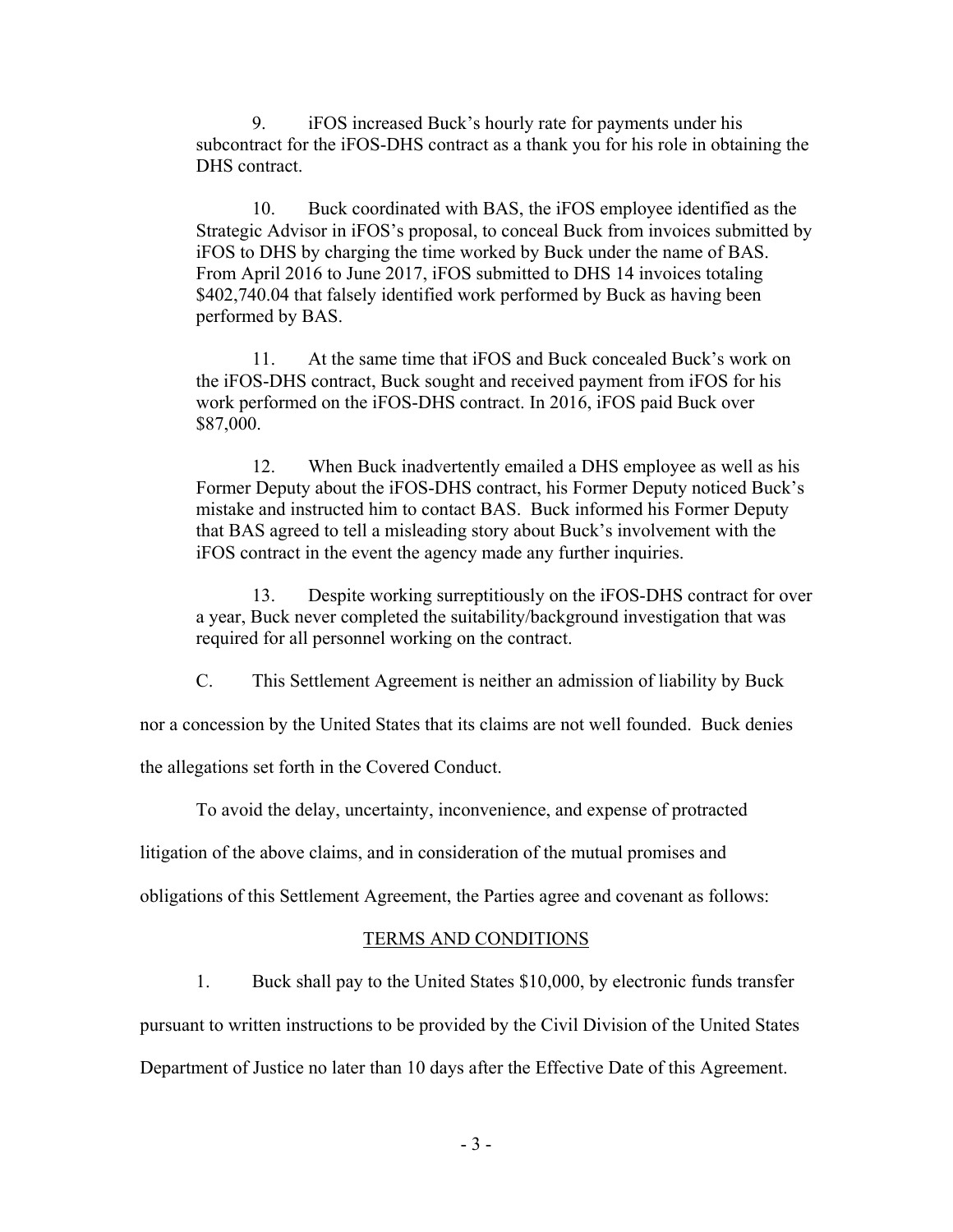2. Subject to the exceptions in Paragraph 3 (concerning reserved claims), Paragraph 6 (concerning disclosure of assets) and Paragraph 7 (concerning bankruptcy) below, and conditioned upon the United States' receipt of the Settlement Amount, the United States releases Buck from any civil or administrative monetary claim the United States has for the Covered Conduct under the False Claims Act, 31 U.S.C. §§ 3729-3733; the Program Fraud Civil Remedies Act, 31 U.S.C. §§ 3801-3812; 18 U.S.C. § 207(c) for which a civil action is authorized under 18 U.S.C.  $\S$  216, or the common law theories of unjust enrichment and fraud.

 3. Notwithstanding the release given in Paragraph 2 of this Agreement, or any other term of this Agreement, the following claims and rights of the United States are specifically reserved and are not released:

> a. Any liability arising under Title 26, U.S. Code (Internal Revenue Code);

b. Any criminal liability;

c. Except as explicitly stated in this Agreement, any administrative liability or enforcement right, or any administrative remedy, including the suspension and debarment rights of any federal agency;

d. Any liability to the United States (or its agencies) for any conduct other than the Covered Conduct;

e. Any liability based upon obligations created by this Agreement;

f. Any liability of individuals other than Buck; and

g. Any liability for personal injury or property damage or for other consequential damages arising from the Covered Conduct.

- 4 -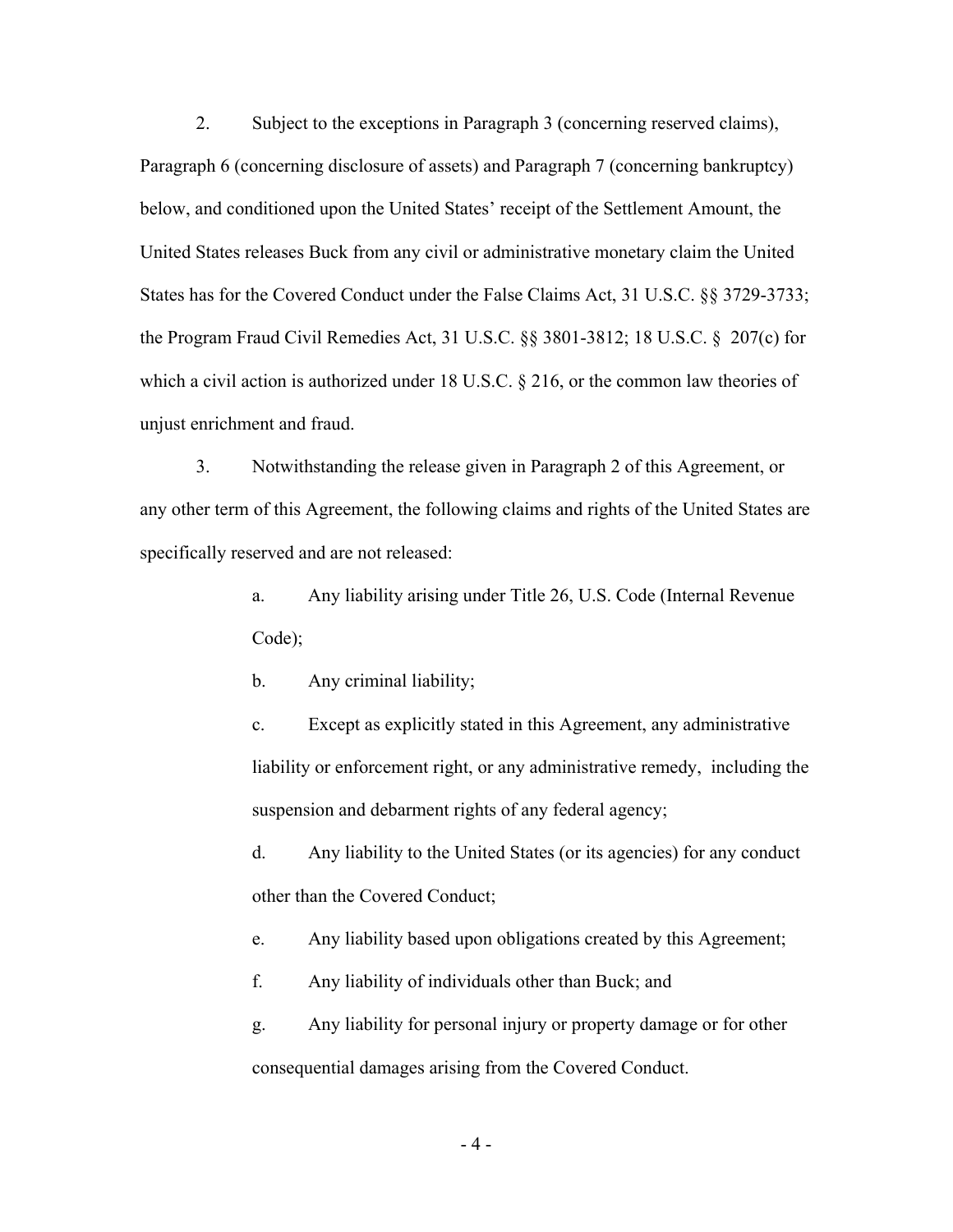4. Buck waives and shall not assert any defenses he may have to any criminal prosecution or administrative action relating to the Covered Conduct that may be based in whole or in part on a contention that, under the Double Jeopardy Clause in the Fifth Amendment of the Constitution, or under the Excessive Fines Clause in the Eighth Amendment of the Constitution, this Agreement bars a remedy sought in such criminal prosecution or administrative action.

 5. Buck fully and finally releases the United States, its agencies, officers, agents, employees, and servants, from any claims (including attorneys' fees, costs, and expenses of every kind and however denominated) that Buck has asserted, could have asserted, or may assert in the future against the United States, its agencies, officers, agents, employees, and servants, related to the Covered Conduct and the United States' investigation and prosecution thereof.

 6. Buck has provided sworn financial disclosures and supporting documents (Financial Disclosures) to the United States and the United States has relied on the accuracy and completeness of those Financial Disclosures in reaching this Agreement. Buck warrants that the Financial Disclosures are complete, accurate, and current as of the Effective Date of this Agreement. If the United States learns of asset(s) in which Buck had an interest of any kind as of the Effective Date of this Agreement (including, but not limited to, promises by insurers or other third parties to satisfy Buck's obligations under this Agreement) that were not disclosed in the Financial Disclosures, or if the United States learns of any false statement or misrepresentation by Buck on, or in connection with, the Financial Disclosures, and if such nondisclosure, false statement, or misrepresentation changes the estimated net worth set forth in the Financial Disclosures

- 5 -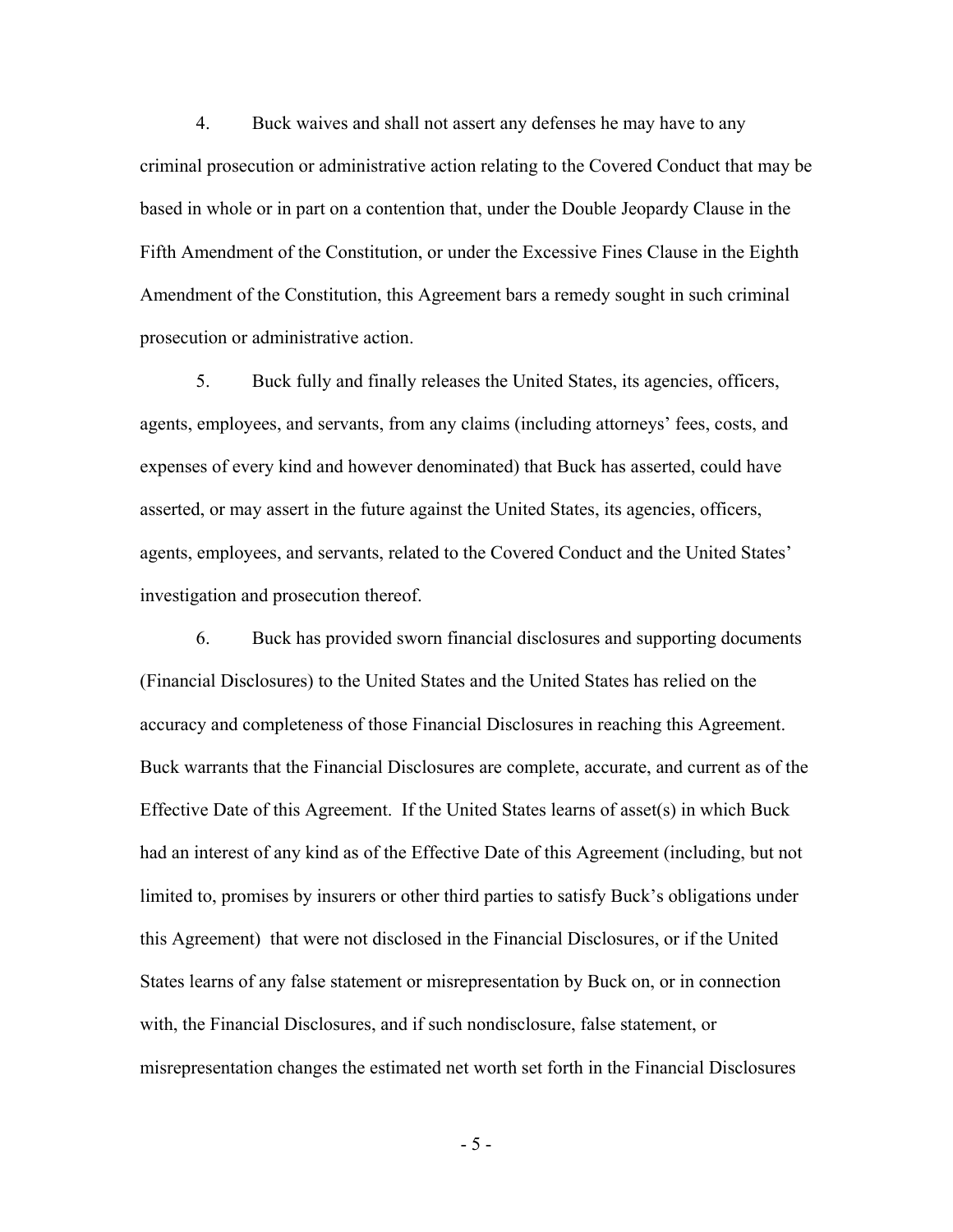by \$10,000 or more, the United States may at its option: (a) rescind this Agreement and reinstate its suit or file suit based on the Covered Conduct or (b) collect the full Settlement Amount in accordance with the Agreement plus one hundred percent (100%) of the net value of Buck's previously undisclosed assets. Buck agrees not to contest any collection action undertaken by the United States pursuant to this provision, and agrees that it will immediately pay the United States the greater of (i) a ten-percent (10%) surcharge of the amount collected in the collection action, as allowed by 28 U.S.C. § 3011(a), or (ii) the United States' reasonable attorneys' fees and expenses incurred in such an action. In the event that the United States, pursuant to this paragraph rescinds this Agreement, Buck waives and agrees not to plead, argue, or otherwise raise any defenses under the theories of statute of limitations, laches, estoppel, or similar theories, to any civil or administrative claims that (a) are filed by the United States within 120 calendar days of written notification to Buck that this Agreement has been rescinded, and (b) relate to the Covered Conduct, except to the extent these defenses were available on April 7, 2022.

 7. The Settlement Amount represents the amount the United States is willing to accept in compromise of its civil claims arising from the Covered Conduct due solely to Buck's financial condition as reflected in the Financial Disclosures referenced in Paragraph 6.

a. In the event that Buck fails to pay the Settlement Amount as provided in the payment schedule set forth in Paragraph 1 above, Buck shall be in Default of Buck's payment obligations ("Default"). The United States will provide a written Notice of Default, and Buck shall have an opportunity to cure

- 6 -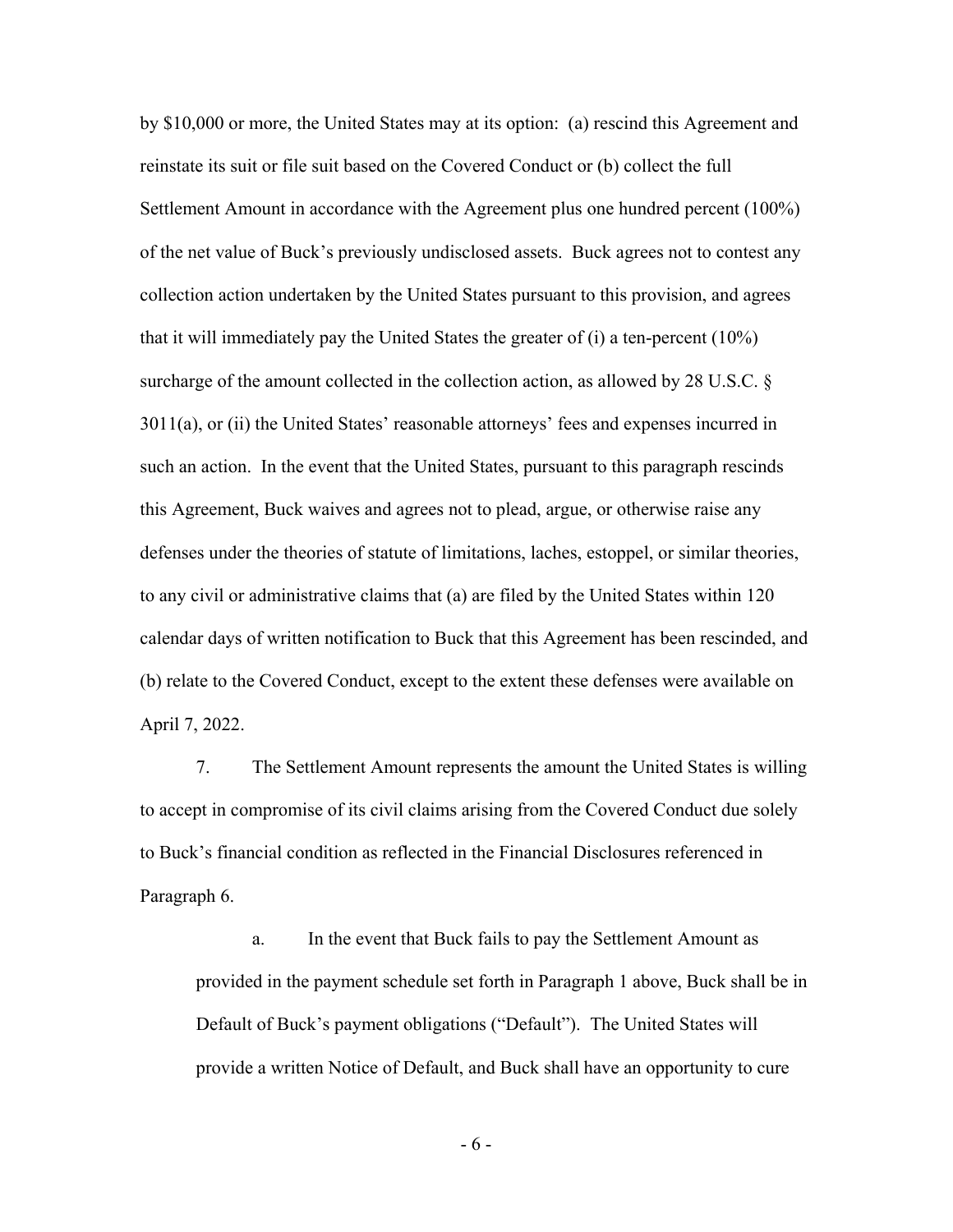such Default within seven (7) calendar days from the date of receipt of the Notice of Default by making the payment due under the payment schedule and paying any additional interest accruing under the Settlement Agreement up to the date of payment. Notice of Default will be delivered to Buck, or to such other representative as Buck shall designate in advance in writing. If Buck fails to cure the Default within seven (7) calendar days of receiving the Notice of Default and in the absence of an agreement with the United States to a modified payment schedule ("Uncured Default"), the remaining unpaid balance of the Settlement Amount shall become immediately due and payable, and interest on the remaining unpaid balance shall thereafter accrue at the rate of 12% per annum, compounded daily from the date of Default, on the remaining unpaid total (principal and interest balance).

b. In the event of Uncured Default, Buck agrees that the United States, at its sole discretion, may (i) retain any payments previously made, rescind this Agreement and pursue any civil and/or administrative claim, action, or proceeding arising from the Covered Conduct against Buck for the claims that would otherwise be covered by the releases provided in Paragraph 2 and 5 above, with any recovery reduced by the amount of any payments previously made by Buck to the United States under this Agreement; (ii) take any action to enforce this Agreement in a new action or by initiating a civil and/or administrative claim, action, or proceeding arising from the Covered Conduct against Buck; (iii) offset the remaining unpaid balance from any amounts due and owing to Buck and/or affiliated companies by any department, agency, or agent of the United States at

- 7 -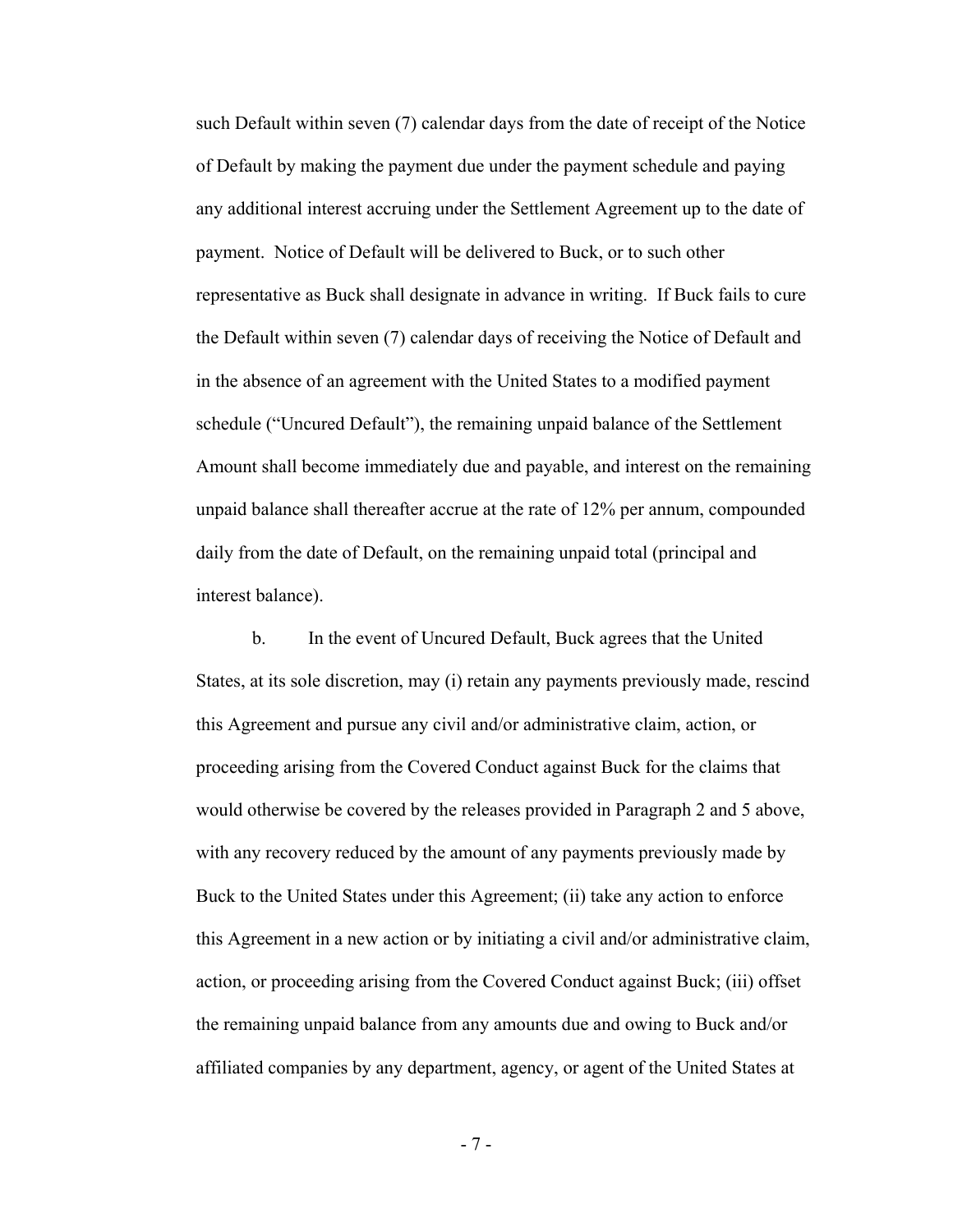the time of Default or subsequently; and/or (iv) exercise any other right granted by law, or under the terms of this Agreement, or recognizable at common law or in equity. The United States shall be entitled to any other rights granted by law or in equity by reason of Default, including referral of this matter for private collection. In the event the United States pursues a collection action, Buck agrees immediately to pay the United States the greater of (i) a ten-percent (10%) surcharge of the amount collected, as allowed by 28 U.S.C. § 3011(a), or (ii) the United States' reasonable attorneys' fees and expenses incurred in such an action. In the event that the United States opts to rescind this Agreement pursuant to this paragraph, Buck waives and agrees not to plead, argue, or otherwise raise any defenses of statute of limitations, laches, estoppel or similar theories, to any civil or administrative claims that are (i) filed by the United States against Buck within 120 days of written notification that this Agreement has been rescinded, and (ii) relate to the Covered Conduct, except to the extent these defenses were available on March 31, 2022. Buck agrees not to contest any offset, recoupment, and /or collection action undertaken by the United States pursuant to this paragraph, either administratively or in any state or federal court, except on the grounds of actual payment to the United States.

8. In exchange for valuable consideration provided in this Agreement, Buck acknowledge the following:

a. Buck has reviewed his financial situation and warrants that he is solvent within the meaning of 11 U.S.C.  $\S$  547(b)(3) and 548(a)(1)(B)(ii)(I) and shall remain solvent following payment to the United States of the Settlement Amount.

- 8 -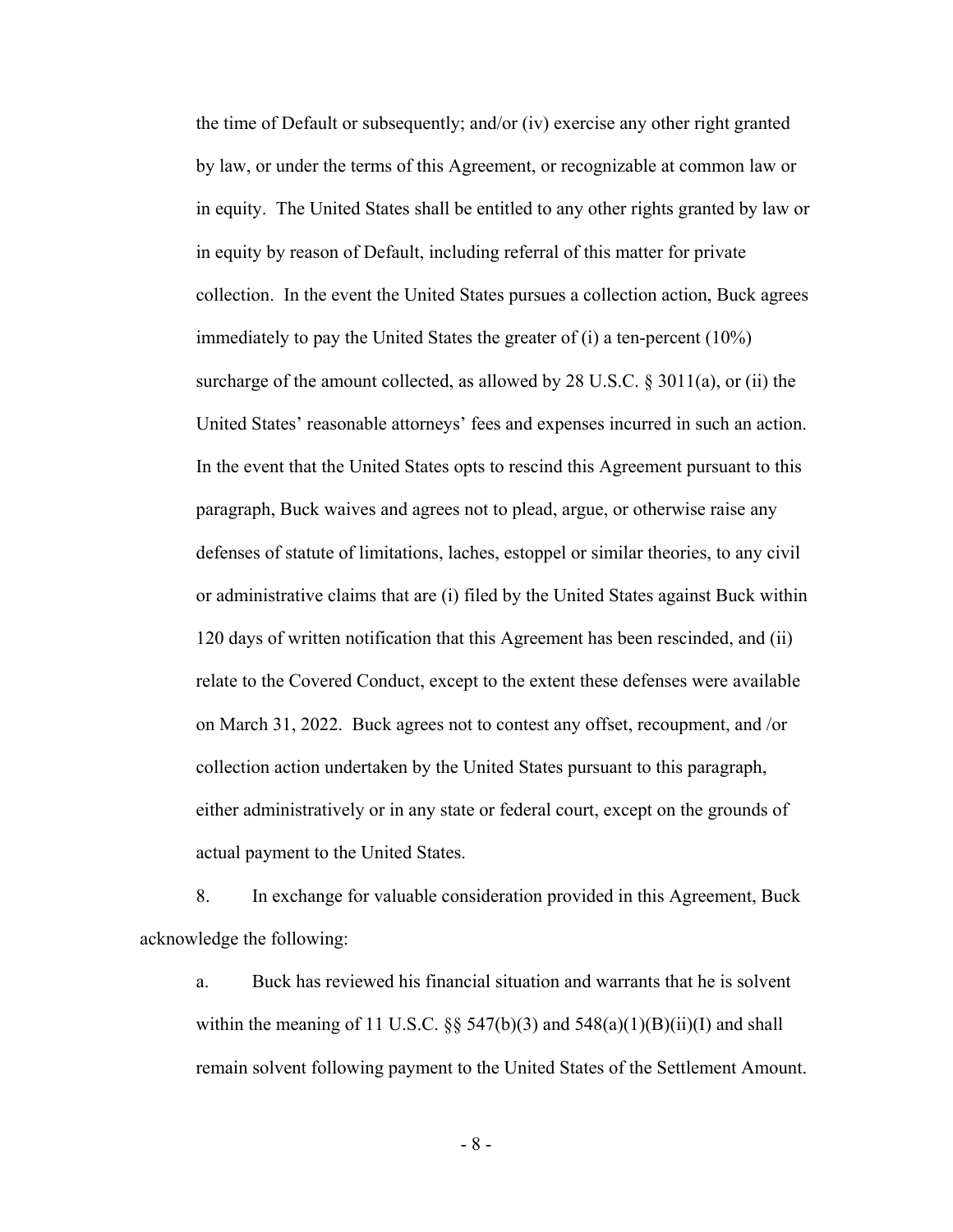b. In evaluating whether to execute this Agreement, the Parties intend that the mutual promises, covenants, and obligations set forth herein constitute a contemporaneous exchange for new value given to Buck, within the meaning of 11 U.S.C. § 547(c)(1), and the Parties conclude that these mutual promises, covenants, and obligations do, in fact, constitute such a contemporaneous exchange.

c. The mutual promises, covenants, and obligations set forth herein are intended by the Parties to, and do in fact, constitute a reasonably equivalent exchange of value.

d. The Parties do not intend to hinder, delay, or defraud any entity to which Buck was or became indebted to on or after the date of any transfer contemplated in this Agreement, within the meaning of 11 U.S.C.  $\S$  548(a)(1).

e. If Buck's obligations under this Agreement are avoided for any reason (including but not limited to, through the exercise of a trustee's avoidance powers under the Bankruptcy Code) or if, before the Settlement Amount is paid in full, Buck or a third party commences a case, proceeding, or other action under any law relating to bankruptcy, insolvency, reorganization, or relief of debtors seeking any order for relief of Buck's debts, or to adjudicate Buck as bankrupt or insolvent; or seeking appointment of a receiver, trustee, custodian, or other similar official for Buck or for all or any substantial part of Buck's assets:

(i) the United States may rescind the releases in this Agreement and bring any civil and/or administrative claim, action, or proceeding against

- 9 -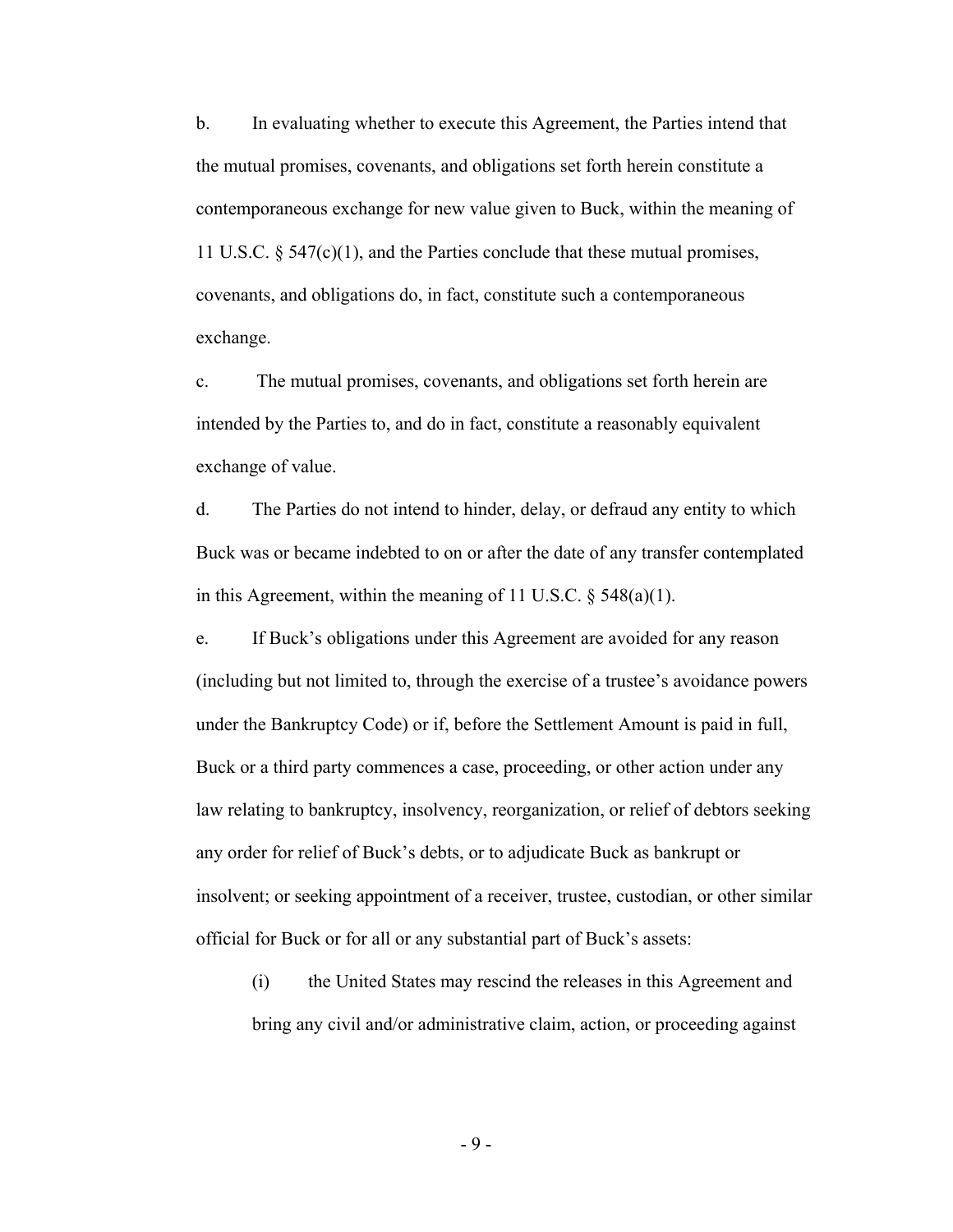Buck for the claims that would otherwise be covered by the releases provided in Paragraph 4 above;

(ii)the United States has an undisputed, noncontingent, and liquidated allowed claim against Buck in the amount of \$2,444,910, less any payments received pursuant to Paragraph 1 of this Agreement, provided, however, that such payments are not otherwise avoided and recovered from the United States by a receiver, trustee, creditor, custodian, or similar official;

f. Buck agrees that any civil and/or administrative claim, action, or proceeding brought by the United States under Paragraph 17.e is not subject to an "automatic stay" pursuant to 11 U.S.C.  $\S 362(a)$  because it would be an exercise of the United States' police and regulatory power. Buck shall not argue or otherwise contend that the United States' claim, action, or proceeding is subject to an automatic stay and, to the extent necessary, consents to relief from the automatic stay for cause under 11 U.S.C.  $\S 362(d)(1)$ . Buck waives and shall not plead, argue, or otherwise raise any defenses under the theories of statute of limitations, laches, estoppel, or similar theories, to any such civil or administrative claim, action, or proceeding brought by the United States within 120 days of written notification to Buck that the releases have been rescinded pursuant to this paragraph, except to the extent such defenses were available on

 9. In addition to all other obligations in connection with this Agreement, and notwithstanding any term in this Agreement to the contrary, in the event that, during any calendar year from the date of execution of this Agreement to three years from the

 $-10-$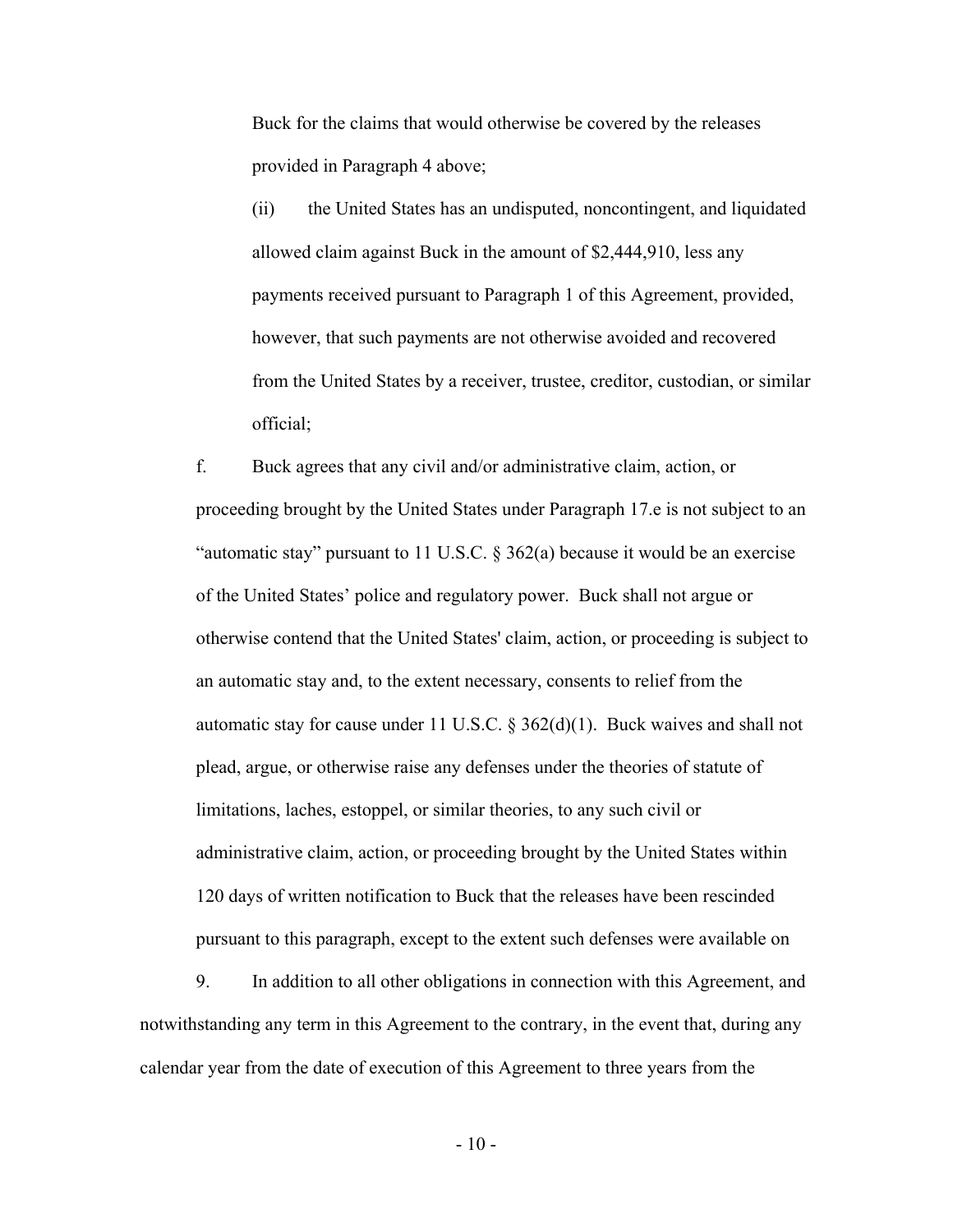execution of this Agreement, Buck receives earned income (excluding his pension or social security payments) arising from conduct before, on or after the date of execution of this agreement and which exceed the aggregate value of \$250,000 (referred to herein as a "Windfall Event"), Buck shall pay to the twenty percent of the value of the Windfall Event in excess of any Tax Liabilities paid to the federal or state tax authorities, until such time as the sum total collected by the United States under this Agreement equals \$50,000. The term "Tax Liabilities" shall mean all federal and Maryland State income taxes due in any calendar year to the United States Internal Revenue Service and/or the Maryland State Department of Revenue, including any penalties and interest, in repayment of any tax liability due for any year preceding the current tax year.

 10. a. Unallowable Costs Defined: All costs (as defined in the Federal Acquisition Regulation, 48 C.F.R. § 31.205-47) incurred by or on behalf of Buck, and its present or former officers, directors, employees, shareholders, and agents in connection with:

- (1) the matters covered by this Agreement;
- (2) the United States' audit(s) and civil and any criminal investigation(s) of the matters covered by this Agreement;
- (3) Buck's investigation, defense, and corrective actions undertaken in response to the United States' audit(s) and civil and any criminal investigation(s) in connection with the matters covered by this Agreement (including attorneys' fees);

(4) the negotiation and performance of this Agreement;

- 11 -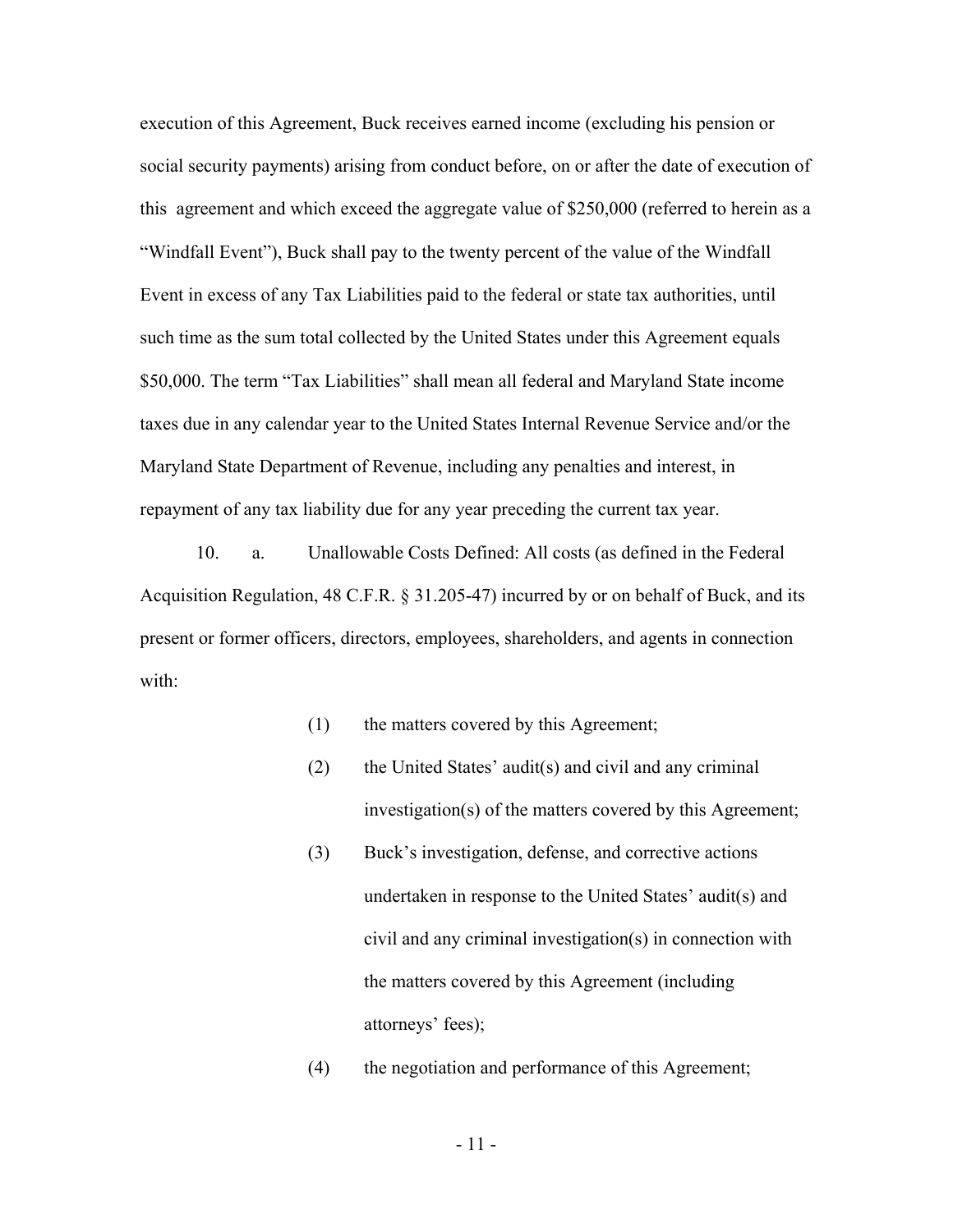(5) the payment Buck makes to the United States pursuant to this Agreement,

are unallowable costs for government contracting purposes (hereinafter referred to as Unallowable Costs).

b. Future Treatment of Unallowable Costs: Unallowable Costs will be separately determined and accounted for by Buck**,** and Buck shall not charge such Unallowable Costs directly or indirectly to any contract with the United States.

c. Treatment of Unallowable Costs Previously Submitted for Payment: Within 90 days of the Effective Date of this Agreement, Buck shall identify and repay by adjustment to future claims for payment or otherwise any Unallowable Costs included in payments previously sought by Buck or any of its subsidiaries or affiliates from the United States. Buck agrees that the United States, at a minimum, shall be entitled to recoup from Buck any overpayment plus applicable interest and penalties as a result of the inclusion of such Unallowable Costs on previously-submitted requests for payment. The United States, including the Department of Justice and/or the affected agencies, reserves its rights to audit, examine, or re-examine Buck**'**s books and records and to disagree with any calculations submitted by Buck or any of its subsidiaries or affiliates regarding any Unallowable Costs included in payments previously sought by Buck, or the effect of any such Unallowable Costs on the amount of such payments.

11. This Agreement is intended to be for the benefit of the Parties only.

- 12 -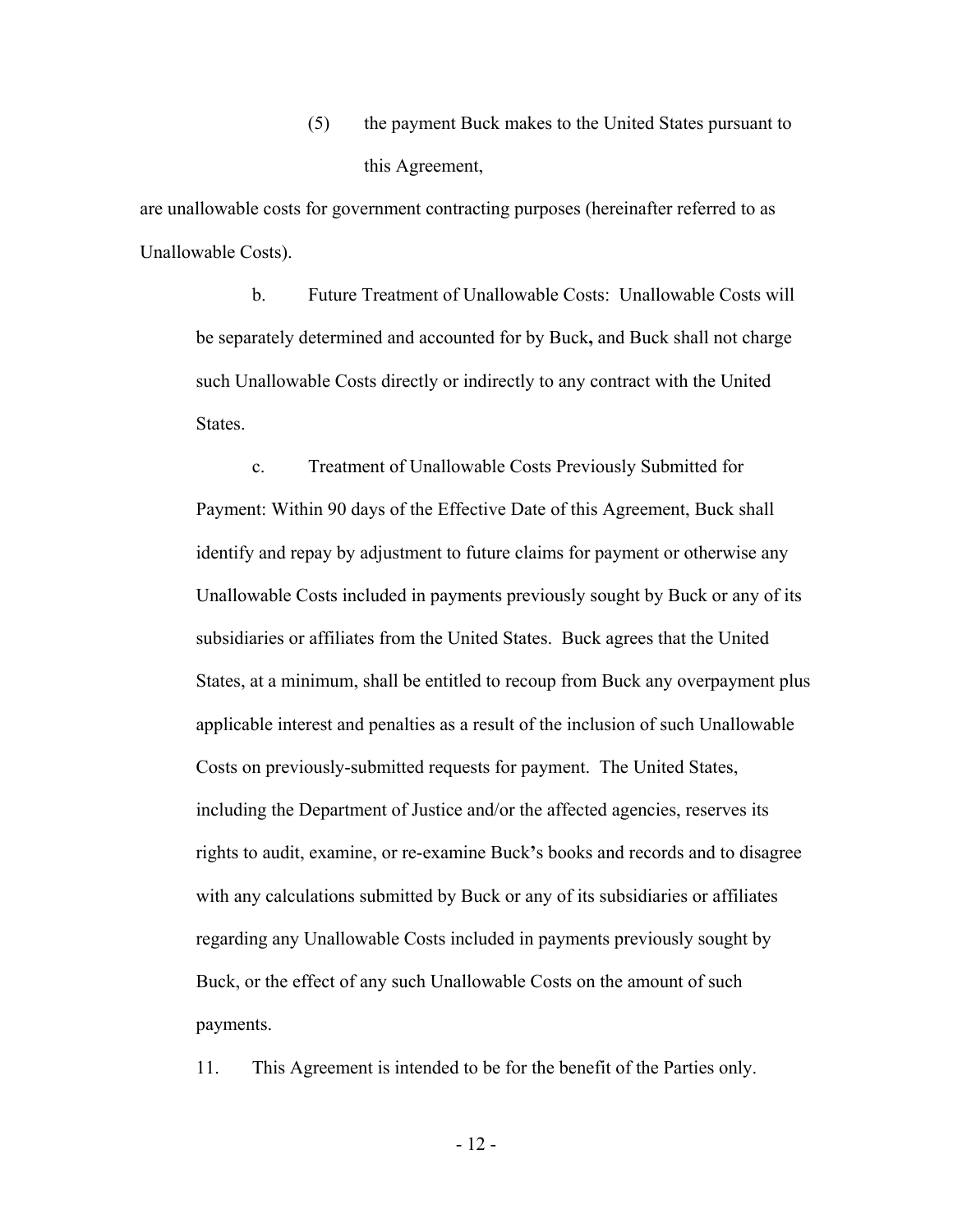12. Each Party shall bear its own legal and other costs incurred in connection with this matter, including the preparation and performance of this Agreement.

 13. Each Party and signatory to this Agreement represents that it freely and voluntarily enters into this Agreement without any degree of duress or compulsion.

 14. This Agreement is governed by the laws of the United States. The exclusive venue for any dispute relating to this Agreement is the United States District Court for the District of Columbia. For purposes of construing this Agreement, this Agreement shall be deemed to have been drafted by all Parties to this Agreement and shall not, therefore, be construed against any Party for that reason in any subsequent dispute.

 15. This Agreement constitutes the complete agreement between the Parties. This Agreement may not be amended except by written consent of the Parties.

 16. The undersigned counsel represent and warrant that they are fully authorized to execute this Agreement on behalf of the persons and entities indicated below.

 17. This Agreement may be executed in counterparts, each of which constitutes an original and all of which constitute one and the same Agreement.

 18. This Agreement is binding on Buck's successors, transferees, heirs, and assigns.

 19. All Parties consent to the United States' disclosure of this Agreement, and information about this Agreement, to the public.

- 13 -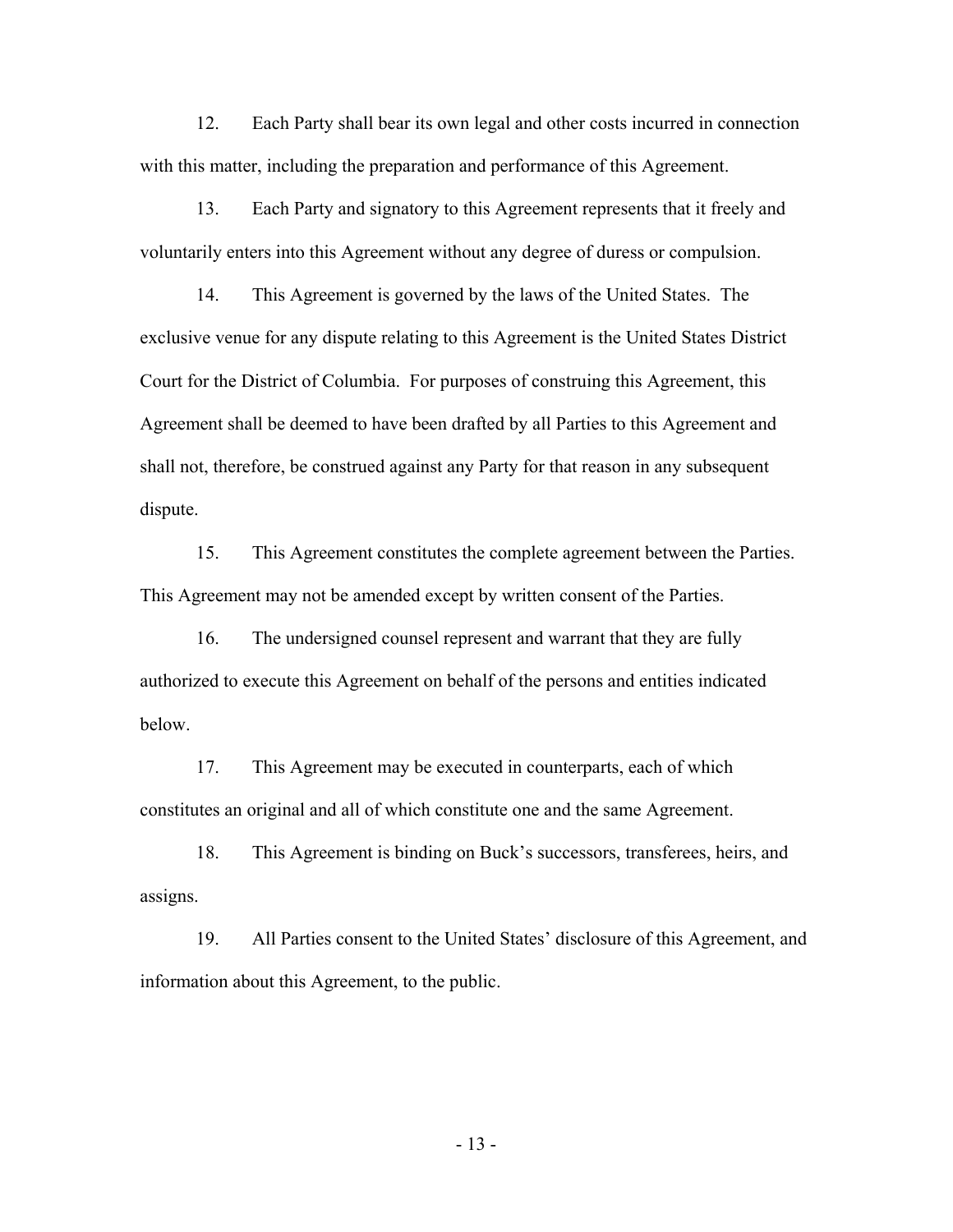20. This Agreement is effective on the date of signature of the last signatory to the Agreement (Effective Date of this Agreement). Facsimiles of signatures shall constitute acceptable, binding signatures for purposes of this Agreement.

# THE UNITED STATES OF AMERICA

DATED<u>: Upril 7. 2022</u> BY: s/ Ulicia Y. Dentley Alicia J. Bentley <u> Opril 7. 2022</u> BY: <u>s/ Olicia J. Bentley</u>

Senior Trial Counsel Commercial Litigation Branch Civil Division United States Department of Justice

### KENNETH J. BUCK, Ph.D.

DATED: 4/6/2022

DATED: 4/6/2022 BY: Keen J. Buck

Kenneth J. Buck, Ph.D.

DATED: BY:

Justin Shur Molo Lamken LLP

Counsel for Kenneth J. Buck, Ph.D.